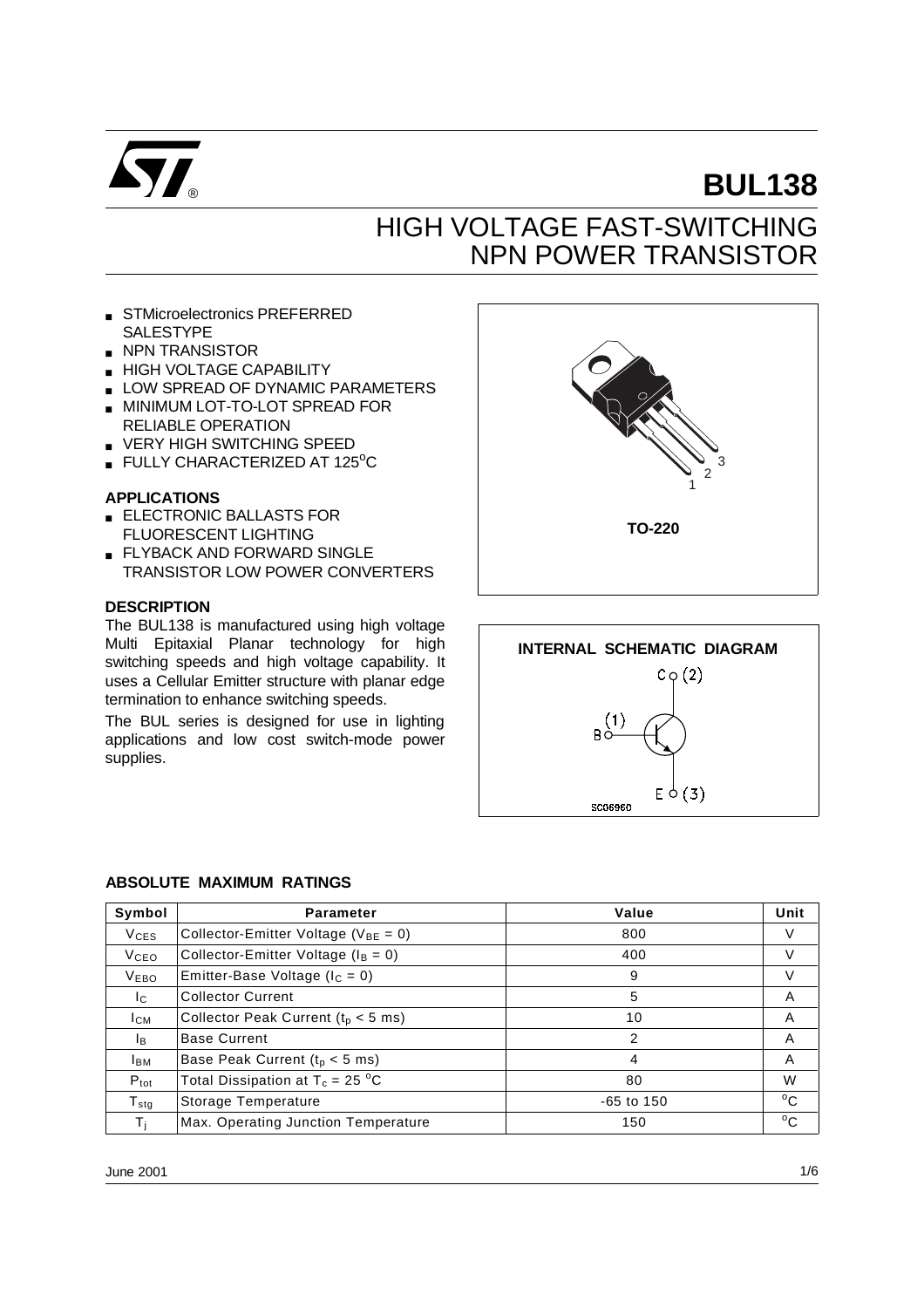## **THERMAL DATA**

| $R_{\rm thi-case}$   | Thermal Resistance Junction-case    | Max | .56  | $\rm ^{o}C/W$ |
|----------------------|-------------------------------------|-----|------|---------------|
| $R_{\text{thi-amb}}$ | Thermal Resistance Junction-ambient | Max | 62.5 | $\rm ^{o}C/W$ |

## **ELECTRICAL CHARACTERISTICS**  $(T_{\text{case}} = 25 \text{ °C}$  unless otherwise specified)

| Symbol                 | <b>Parameter</b>                                          | <b>Test Conditions</b>                                                                                                                                           | Min.    | Typ.      | Max.                 | Unit                                 |
|------------------------|-----------------------------------------------------------|------------------------------------------------------------------------------------------------------------------------------------------------------------------|---------|-----------|----------------------|--------------------------------------|
| $l$ <sub>CES</sub>     | <b>Collector Cut-off</b><br>Current ( $V_{BE} = 0$ )      | $VCF = 800 V$<br>$V_{CE} = 800 \text{ V}$ T <sub>i</sub> = 125 °C                                                                                                |         |           | 100<br>500           | μA<br>μA                             |
| <b>ICEO</b>            | <b>Collector Cut-off</b><br>Current $(I_B = 0)$           | $V_{CE} = 400 V$                                                                                                                                                 |         |           | 250                  | μA                                   |
| VCEO(sus)              | Collector-Emitter<br><b>Sustaining Voltage</b>            | $c = 100 \text{ mA}$ L = 25 mH                                                                                                                                   | 400     |           |                      | $\vee$                               |
| <b>VEBO</b>            | Emitter-Base Voltage                                      | $I_E = 10$ mA                                                                                                                                                    | 9       |           |                      | $\vee$                               |
| $VCE(sat)*$            | Collector-Emitter<br><b>Saturation Voltage</b>            | $c = 1 \text{ A}$<br>$I_B = 0.2 A$<br>$I_C = 2 A$<br>$I_B = 0.4 A$<br>$I_C = 3 A$<br>$I_B = 0.6 A$<br>$I_C = 4 A$<br>$I_B = 1 A$<br>$I_{C} = 5 A$<br>$I_B = 1 A$ |         | 0.7       | 0.5<br>0.7<br>1<br>1 | $\vee$<br>V<br>V<br>$\vee$<br>$\vee$ |
| $VBE(sat)*$            | Base-Emitter<br><b>Saturation Voltage</b>                 | $c = 1 \text{ A}$<br>$I_B = 0.2 A$<br>$I_C = 2 A$<br>$I_B = 0.4 A$<br>$I_C = 3 A$<br>$I_B = 0.6 A$                                                               |         |           | 1.1<br>1.3<br>1.5    | $\vee$<br>V<br>$\vee$                |
| $h_{FE}$               | <b>DC Current Gain</b>                                    | $V_{CE} = 5 V$<br>$c = 2A$<br>$V_{CE} = 5 V$<br>$I_C = 10 \text{ mA}$                                                                                            | 8<br>10 |           | 40                   |                                      |
| $t_{\rm s}$            | <b>RESISTIVE LOAD</b><br>Storage Time                     | $c = 2A$<br>$I_{B1} = -I_{B2} = 0.4$ A<br>$V_{CC}$ = 250 V                                                                                                       | 2.4     |           | 3.5                  | μs                                   |
| $t_{\rm s}$<br>tf      | <b>INDUCTIVE LOAD</b><br>Storage Time<br><b>Fall Time</b> | $c = 2A$<br>$I_{B1} = 0.4 A$<br>$V_{BE(off)} = -5 V$<br>$R_{BB} = 0 \Omega$<br>$V_{CL} = 250 V$<br>$L = 200 \mu H$                                               |         | 0.7<br>50 | 1.4<br>100           | μs<br>ns                             |
| $t_{\rm s}$<br>$t_{f}$ | <b>INDUCTIVE LOAD</b><br>Storage Time<br><b>Fall Time</b> | $c = 2A$<br>$I_{B1} = 0.4 A$<br>$R_{BB} = 0 \Omega$<br>$V_{BE(off)} = -5V$<br>$V_{\text{Cl}} = 250 V$<br>$L = 200 \mu H$<br>$T_i = 125 °C$                       |         | 1<br>75   |                      | μs<br>ns                             |

∗ Pulsed: Pulse duration = 300 µs, duty cycle 1.5 %

### Safe Operating Areas **Derational State Operation**



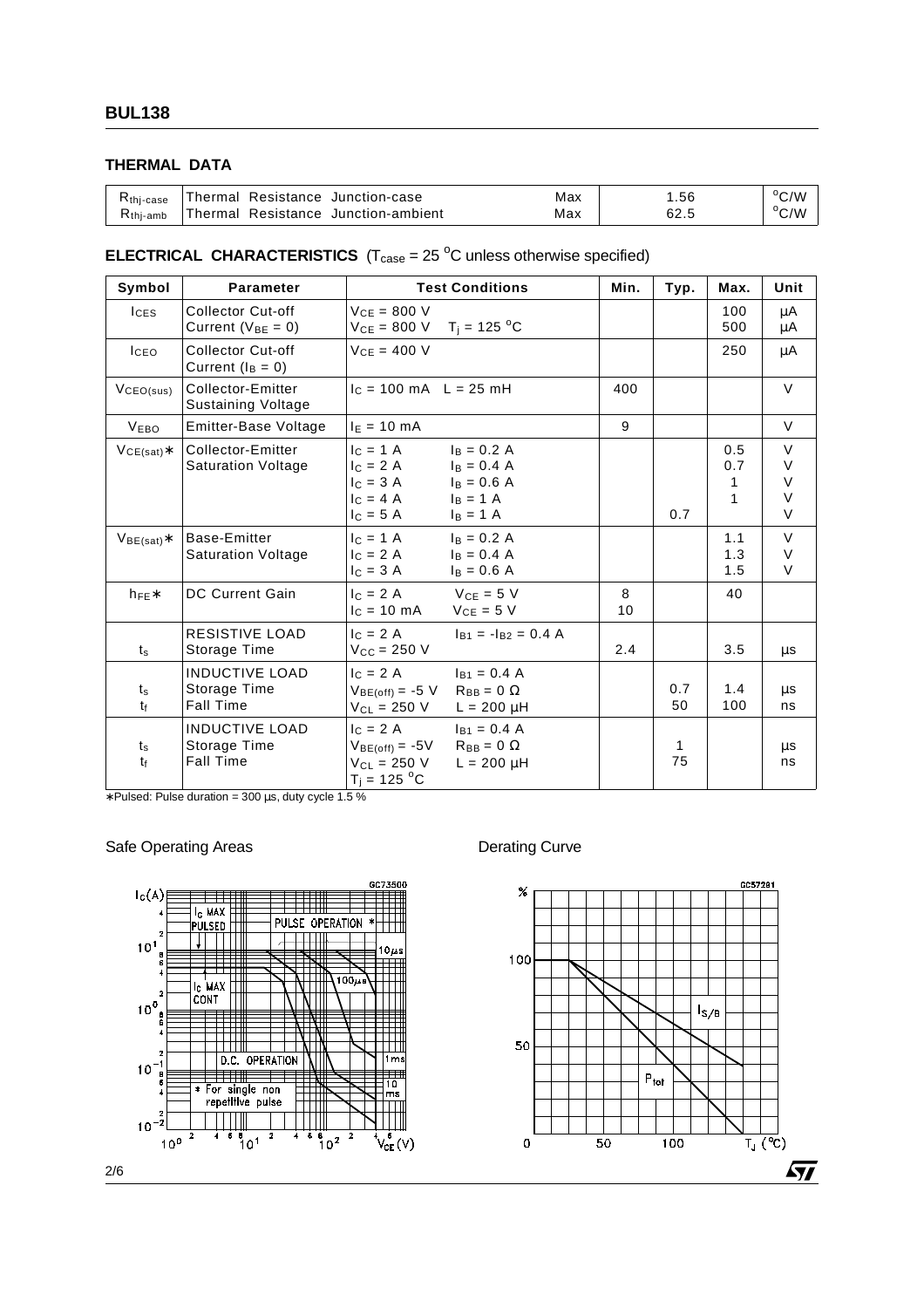DC Current Gain



Collector-Emitter Saturation Voltage



Inductive Fall Time



DC Current Gain



Base-Emitter Saturation Voltage



Inductive Storage Time

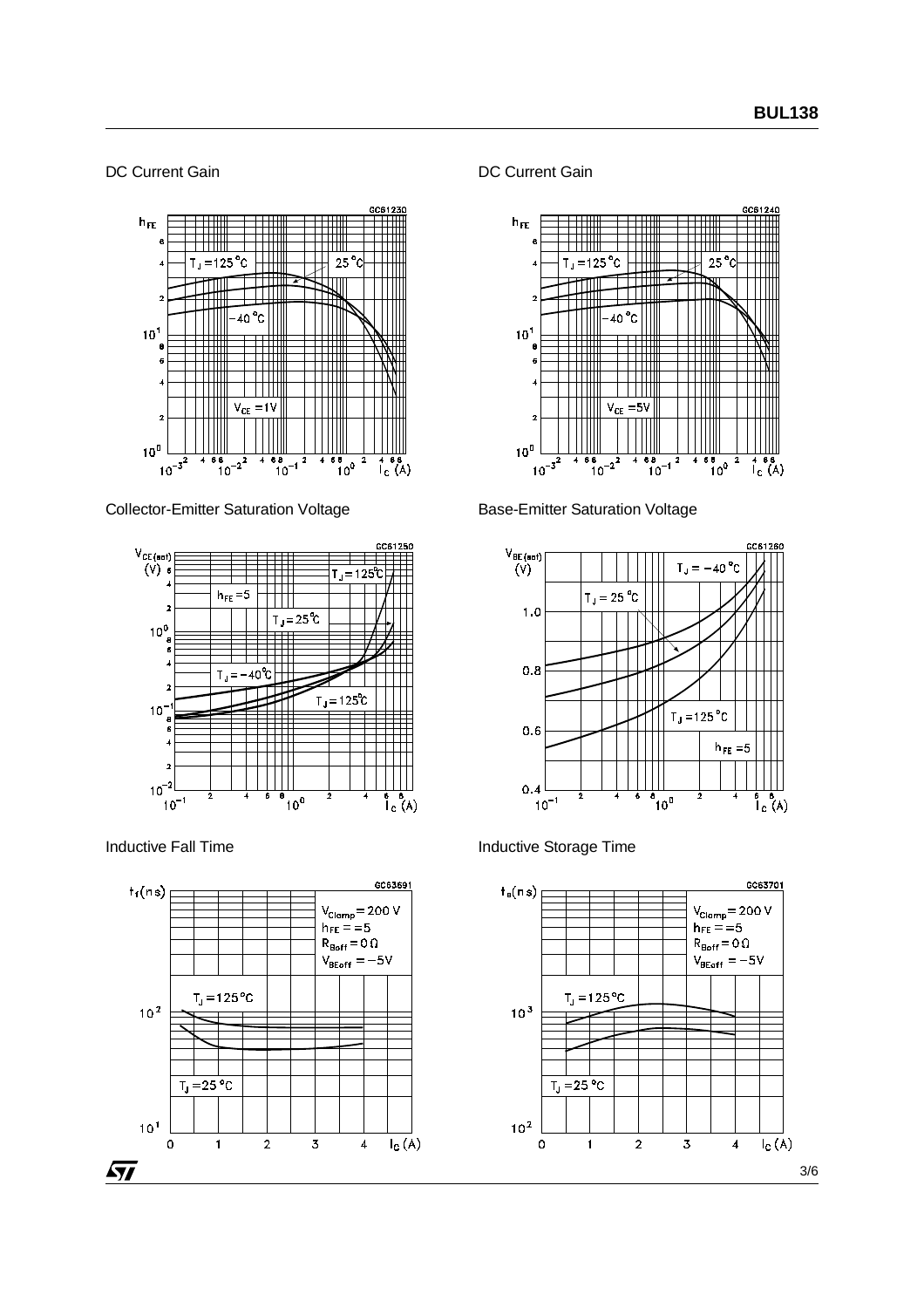

Reverse Biased SOA **RBSOA** and Inductive Load Switching Test **Circuits** 



 $\sqrt{M}$ 

1) Fast electronic switch

2) Non-inductive Resistor

3) Fast recovery rectifier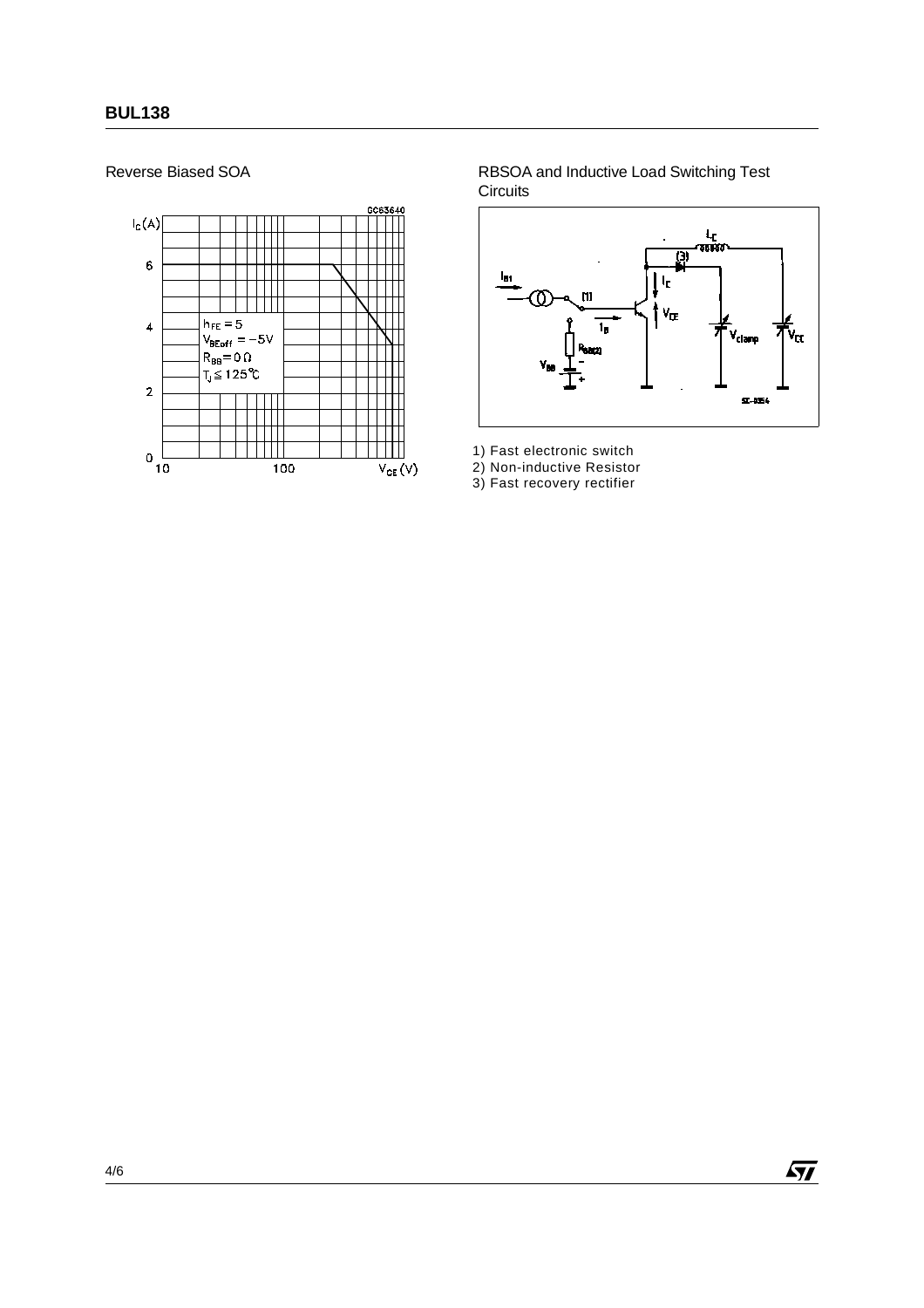| DIM.           |       | mm    |       |       | inch  |       |
|----------------|-------|-------|-------|-------|-------|-------|
|                | MIN.  | TYP.  | MAX.  | MIN.  | TYP.  | MAX.  |
| A              | 4.40  |       | 4.60  | 0.173 |       | 0.181 |
| C              | 1.23  |       | 1.32  | 0.048 |       | 0.052 |
| D              | 2.40  |       | 2.72  | 0.094 |       | 0.107 |
| E              | 0.49  |       | 0.70  | 0.019 |       | 0.027 |
| F              | 0.61  |       | 0.88  | 0.024 |       | 0.034 |
| F <sub>1</sub> | 1.14  |       | 1.70  | 0.044 |       | 0.067 |
| F <sub>2</sub> | 1.14  |       | 1.70  | 0.044 |       | 0.067 |
| G              | 4.95  |       | 5.15  | 0.194 |       | 0.202 |
| G <sub>1</sub> | 2.40  |       | 2.70  | 0.094 |       | 0.106 |
| H2             | 10.00 |       | 10.40 | 0.394 |       | 0.409 |
| L2             |       | 16.40 |       |       | 0.645 |       |
| L4             | 13.00 |       | 14.00 | 0.511 |       | 0.551 |
| L <sub>5</sub> | 2.65  |       | 2.95  | 0.104 |       | 0.116 |
| L6             | 15.25 |       | 15.75 | 0.600 |       | 0.620 |
| L7             | 6.20  |       | 6.60  | 0.244 |       | 0.260 |
| L9             | 3.50  |       | 3.93  | 0.137 |       | 0.154 |
| M              |       | 2.60  |       |       | 0.102 |       |
| DIA.           | 3.75  |       | 3.85  | 0.147 |       | 0.151 |





 $\sqrt{1}$